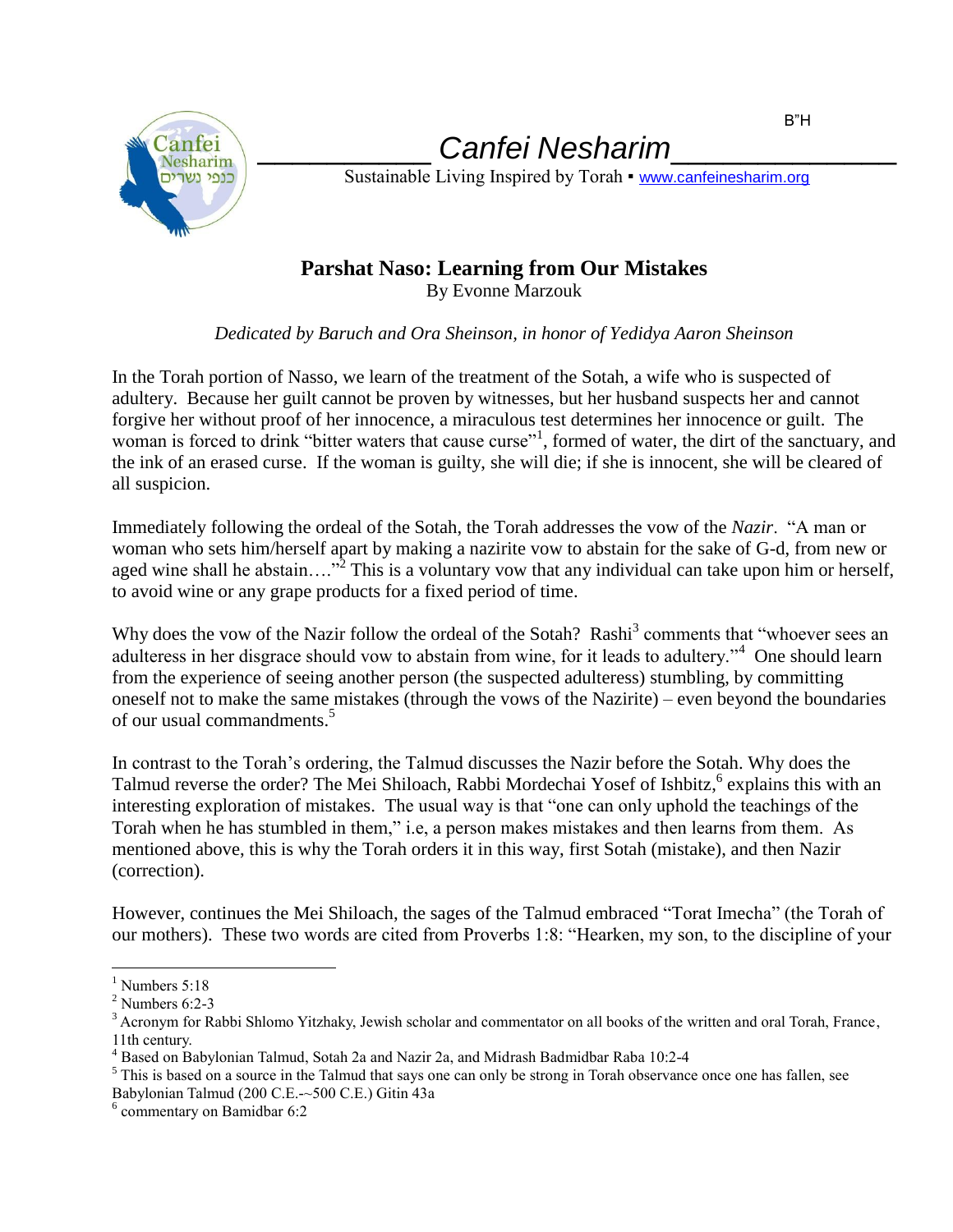father, and do not forsake the instruction of your mother [Torat Imecha]." According to Rashi, "the discipline of your father" refers to the written and oral Torah, whereas "the instruction of your mother [Imecha]" are the safeguards for the Torah.<sup>7</sup> This refers to the additional edicts of the rabbis, safeguards for the Torah which go beyond the "letter of the law" and are meant to keep us from stumbling. The sages loved the Jewish people the way a mother loves her child, and wanted the best for them. They therefore ordered Nazir (correction) before Sotah (mistake), so that the Jews would learn to be good and to restrain themselves from temptation, and would thus not need to suffer the pain of their mistakes.<sup>8</sup>

Although the sages understood that one can and should learn from one's mistakes (as the Talmud teaches), the intention of the rabbis was that we should use the fences around the Torah to prevent ourselves from mistakes that could cause us pain, suffering, or distance from G-d.

Let's look at this from the perspective of our Torah responsibility to protect our environment – our responsibility to protect ourselves and our children from environmental "mistakes" and the damage that our actions might cause.

In the history of the world, many cultures have made mistakes that have caused serious damage to their environments and ultimately to their own well-being. The book *Collapse*, by the Pulitzer-Prize winning author Jared Diamond, explores ancient and medieval societies that came to new lands and changed their environments, causing such serious consequences that, in the end, the entire society collapsed, leaving only ruins for us to study and learn from.

These settlers, whether in Greenland, Peru, North America, or the Polynesian islands, did not have the benefit of "the wisdom of their mothers" to help them understand the threats that befell them. Deforestation, overgrazing, changes in water use, and other changes had significant impacts on the environments upon which these societies relied. They made mistakes, and as a result, their environment was ultimately unable to sustain them.<sup>9</sup> When these societies collapsed, the population faced war over scarce resources and starvation. Today we have modern examples of environmental destruction leading to starvation and warfare, such as in the genocide in Darfur, where an estimated 200,000 people have died and 2.5 million have been left homeless by a conflict that began in part as an agricultural skirmish over water supplies. $10$ 

 $\overline{a}$ 

<sup>&</sup>lt;sup>7</sup> Rashi describes the word "imecha" (your mother) as related to "amitecha" (your nation, i.e, the nation of Israel), as in (Ezek. 19:2) "What a lioness was your mother [meaning your nation]!" Invoking the concept of a "lioness," he explains that the additional edicts of the rabbis serve as a guardian for the laws of the Torah.

<sup>&</sup>lt;sup>8</sup> Rabbi Herzl Hefter has explained this verse by elaborating the metaphor: that in a family, a father tends to be more comfortable with his child getting hurt and learning from mistakes in order to become independent, whereas a mother tends to want to protect the child from any pain and therefore tries to prevent mistakes from happening.

<sup>&</sup>lt;sup>9</sup> For example, an ancient people called the Anasazi, who lived in the U.S. Southwest, built an organized society and thrived for nearly six centuries, from 600 to 1200 C.E. Their main city, in Chaco Canyon (today located in New Mexico), included multi-story buildings with as many as 600 rooms. The Anasazi caused inadvertent environmental damage, by diverting streams with negative effects for agriculture; and by deforesting their land, eliminating a source of food and timber. The society collapsed after six centuries of success under the pressure of a drought which led to starvation, warfare, and the remaining refugees fleeing to other lands. There had been similar droughts in previous centuries, but the society had grown and the land resources had been weakened, so that the society, which could have sustained itself through drought in earlier generations, was left vulnerable. Surely most of the people felt that their resources, and their technology for managing their resources, would safeguard them from any environmental effects. Before we feel too confident about our own resources and technology, we should remember that the Anasazi lived in North America for six centuries -- longer than we have. <sup>10</sup> Alfred de Montesquiou, "Experts: Darfur Faces Environment Crisis," Associated Press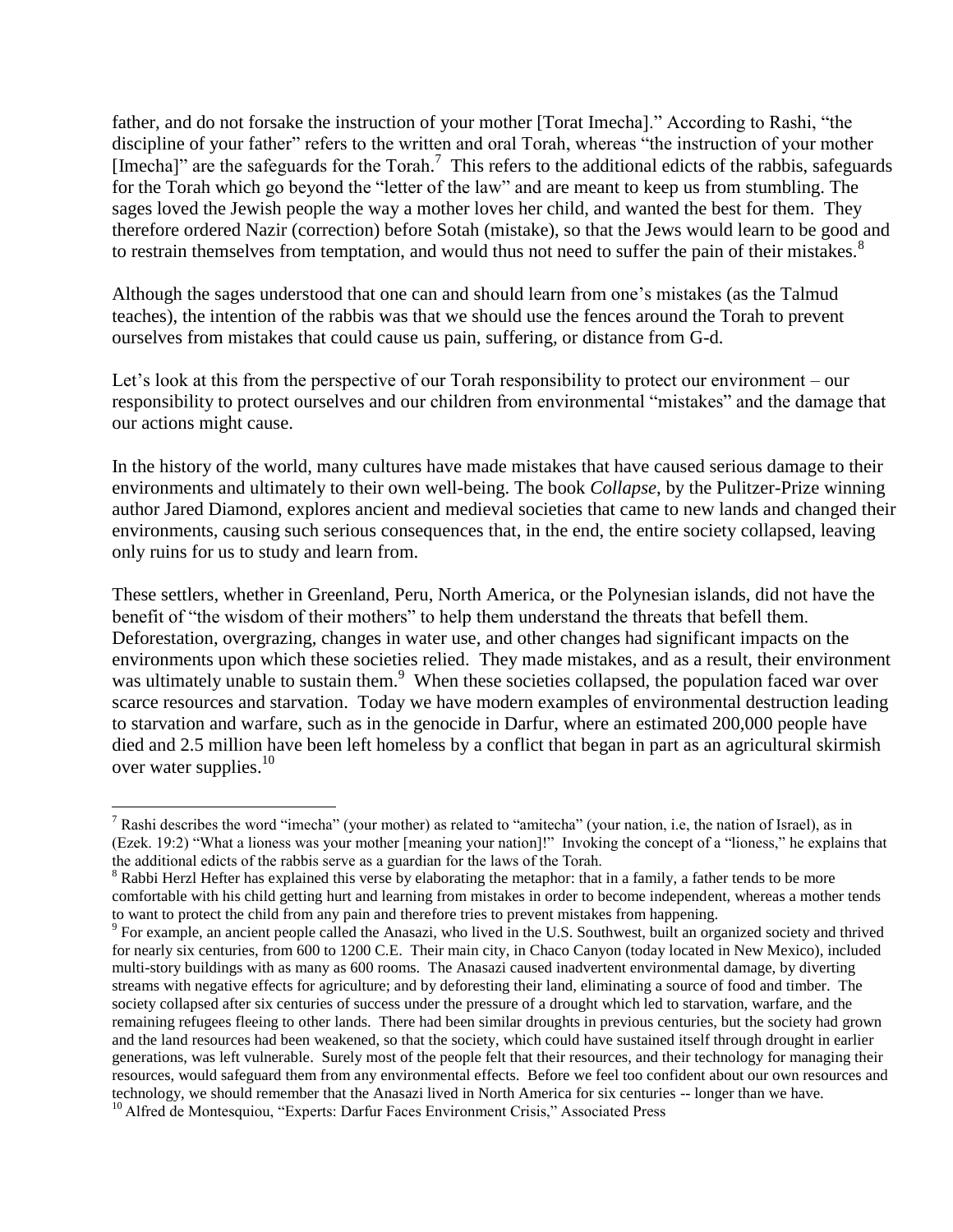As modern people living in the complex and global society of the industrialized world, we tend to be overconfident about our relationship to our land and our ability to create and manage the resources that sustain us. We extract seemingly limitless natural resources using the most advanced technologies of any society in human history. It seems impossible to imagine that our way of life could ever change, or that environmental impacts could ever truly affect our way of life.

We forget that modern Western society has existed for less than four hundred years. That seems like a long time, when we think of all that has happened in that period. But many cultures survived and thrived in an area of land for longer than four hundred years and were ultimately doomed by the consequences of the environmental choices, combined with unexpected circumstances that they could not change, like variations in weather patterns, or political changes elsewhere. Moreover, our global consumer society has existed for a much shorter period of time, only approximately 60 years. Its environmental impact is without comparison in human history.

We have an advantage over these ancient societies who degraded their land and ultimately were destroyed. We have the ability to learn from their mistakes, and also from our holy Torah, which teaches us how to protect our resources for ourselves and for future generations. The ordering of Sotah and Nazir in this week's Torah portion teaches us that we can learn from others' mistakes and from the safeguards of our Torah. We do not need to suffer through devastating consequences in order to learn to live differently.

Throughout our history, particularly in exile, the Jewish people have suffered along with the other nations, through famines, droughts, and other natural disasters, sometimes brought on by poor management of the environments in which those nations lived. Today, living in our own land in Israel, our responsibility is even more intense, to protect our land for our children and grandchildren.

We live in an extraordinarily complex society by all standards in the history of the world. The globalization of our world presents great opportunities, and can insulate us from certain types of problems, because we can rely on people across the planet to provide us with the products that we need. However, that globalization also makes us vulnerable. Even disasters or political challenges in distant countries can be felt in the costs of our food and energy resources. The complexity of our society also makes our impact on the environment vastly more significant and broad-reaching than earlier cultures.

Like Joseph, who foresaw the famine of seven years<sup>11</sup> and saved food resources for the "lean" times, we need to adopt a mindset that will take us through not only the good years, but leave enough so that unexpected challenges will not lead to disastrous consequences. We need to restrain ourselves, and to learn from the mistakes of others so that we do not have to experience the suffering of errors that could have been avoided.

As Jews and as participants in this globalized Western society, we must protect our land and our precious world, so that our children will be able to enjoy the good land and all the resources that G-d has granted us.

 $\overline{a}$ 

<sup>6.22.07,</sup> online at <http://www.forbes.com/feeds/ap/2007/06/22/ap3850406.html>

 $11$  See Genesis 41 and 42